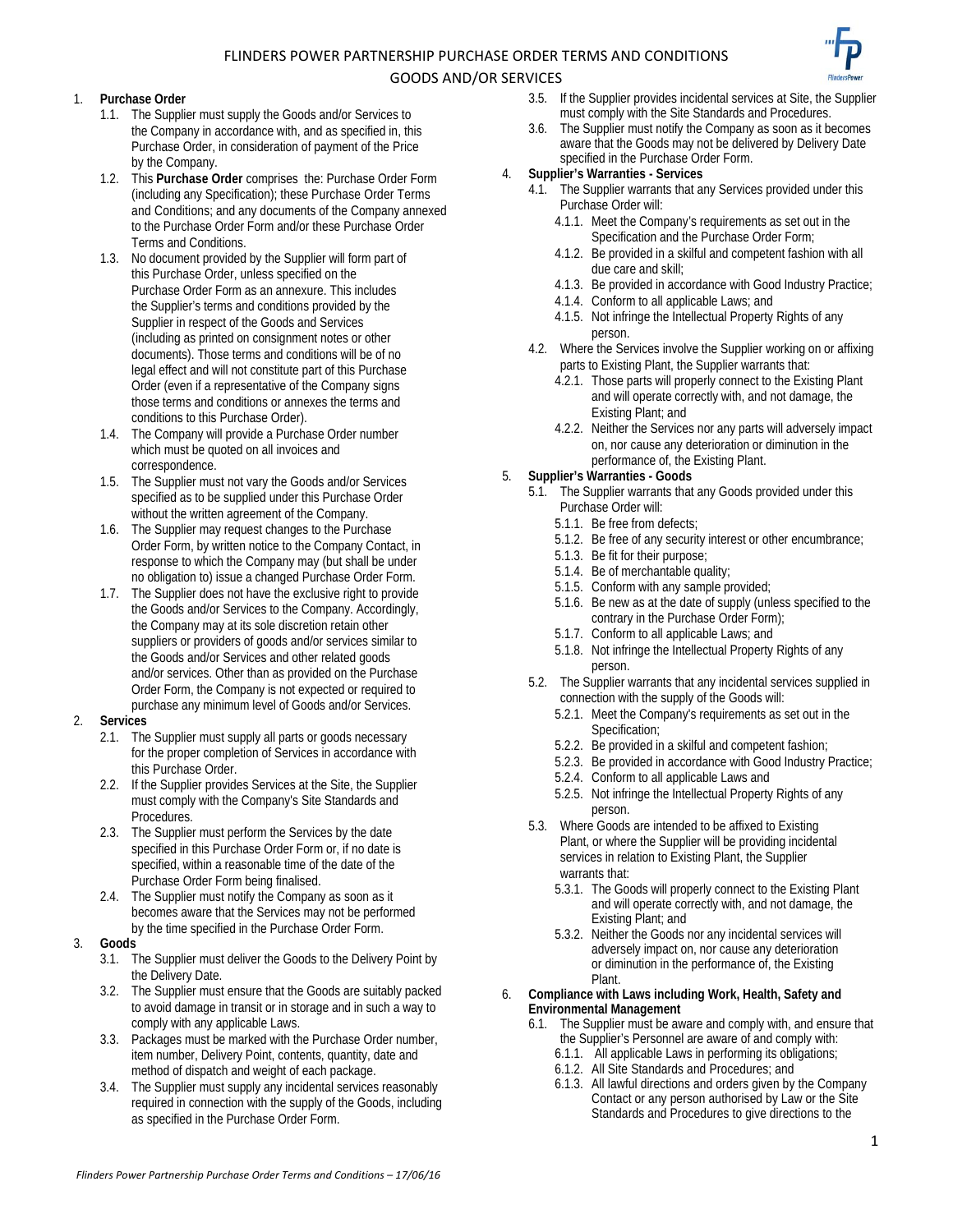# FLINDERS POWER PARTNERSHIP PURCHASE ORDER TERMS AND CONDITIONS GOODS AND/OR SERVICES

Supplier.

- 6.2. The Supplier must, in supplying the Goods or performing the Services, co-operate with, do all things necessary to assist and refrain from doing anything that may impede the Company, its officers, employees, agents and contractors in discharging their obligations under any Law.
- 6.3. The Supplier must in supplying the Goods or performing the Services ensure that the Supplier's Personnel entering the Site perform the Services or deliver the Goods in a safe manner and in a way that does not prejudice safe working practices, safety and care of property and continuity of work at the Site.
- 6.4. The Supplier must, before performing any of its obligations on the Site, provide the Company with written risk assessments and safe work procedures (which must be consistent with the Supplier's obligations under applicable Laws and the Site Standards and Procedures), including a safe work method statement where required by the applicable Laws.
- 6.5. The Supplier must, in supplying the Goods or performing the Services, take all reasonable steps to co-operate with the Company, Company Contact and any other Company contractor at or near the Delivery Point or the Site. The Supplier must not interfere with the Company's activities or the activities of any other person at the Delivery Point or the Site.
- 6.6. Where the Supplier supplies or uses Plant in supplying the Goods or performing the Services, the Supplier agrees that it:
	- 6.6.1. Has management and control of the Plant until the Company accepts the Plant.
	- 6.6.2. Must obtain and provide to the Company all relevant information about the Plant, including, but not limited to the information that the Supplier must obtain and provide under the applicable Laws.
	- 6.6.3. Is responsible for ensuring that all obligations regarding registration of the Plant under the applicable Laws have been complied with.

6.6.4. .

6.7. The Supplier must undertake and successfully complete the Supplier Safety Management Programme to ensure that the Supplier's operations meet the Site Standards and Procedures.

# **7. Testing and Acceptance**

- 7.1. The Company may test, or may require the Supplier to test, the Goods and/or Services.
- 7.2. The Company will advise the Supplier immediately when it is satisfied that those Goods and/or Services comply with this Purchase Order and can be accepted.
- 7.3. If the Company considers that the Goods and/or Services do not comply with this Purchase Order, the Company may at its option reject those Goods and/or Services (in which case both parties will be relieved of any further obligation to rectify those Goods and/or Services), or require the Supplier to immediately rectify, re-perform or replace those Goods and/or Services at its cost.

# 8. **Warranty Period**

8.1. The Supplier must at its cost rectify any defects in Goods supplied under this Purchase Order notified to the Supplier by the Company during the 12 months after acceptance of those Goods.

# **9. Ownership and Risk**

- 9.1. The Company will have title to the Goods on the earlier of their delivery or when the Company pays for those Goods.
- 9.2. The Company will have risk and responsibility in the Goods when the Company takes delivery of those Goods.
- 9.3. Delivery will be deemed to have occurred when the Goods have been unloaded at the Delivery Point and the delivery has been accepted.
- **10. Price** 
	- 10.1. The Company must pay the Price not later than 30 days after the last day of the month in which a valid tax invoice for the accepted Goods and/or Services is received, except where the Company disputes the invoice, in which case the Company may notify the Supplier accordingly and withhold payment of the disputed part of the invoice pending resolution of the dispute.
	- 10.2. Unless otherwise specified on the Purchase Order Form, the Price is payable in Australian currency and is not subject to variation.
	- 10.3. The Price is inclusive of:
		- 10.3.1. All charges for packaging, packing, insurance, and delivery of the Goods in accordance with this Purchase **Order**
		- 10.3.2. The cost of any miscellaneous services of a kind which are commonly provided with the Goods and any miscellaneous items of a kind which are commonly used or supplied in the performance of (and in conjunction with) the Services.
		- 10.3.3. The Supplier's compliance with its obligations under this Purchase Order; and

#### 10.3.4. All Taxes. **11. Assignment & Subcontracting**

- 11.1. The Company may assign and/or novate its rights and obligations under this Purchase Order at any time. The Company shall notify the Supplier of any such assignment or novation, but shall not be required to obtain its consent.
- 11.2. The Supplier must not assign or sub-contract its rights or obligations under this Purchase Order without the Company's prior written consent.

# **12. Supplier's Personnel**

- 12.1. The Supplier must keep full and proper records of work performed by the Supplier (including records of the hours worked by each of the Supplier's Personnel in providing Services) and provide a copy to the Company on request.
- 12.2. Neither the Supplier, nor any of the Supplier's Personnel, is an employee or agent or partner of the Company.

# **13. Intellectual Property Rights**

- 13.1. Subject to the terms of this clause 13, a party's Background IP remains vested in that party.
- 13.2. All Intellectual Property Rights in anything created or supplied by the Supplier in the course of providing Services vests in the Company upon its creation.
- 13.3. The Company grants the Supplier the right to use anything provided by the Company to the Supplier solely for the purposes of this Purchase Order, but the Supplier must return any such things to the Company at the end of this Purchase Order or upon demand.
- 13.4. The Supplier shall indemnify the Company and keep the Company indemnified from and against any losses, costs, damages and expenses arising in connection with the breach of any Intellectual Property Rights of the Company or any third person (including but not limited to claims by the Supplier's Personnel).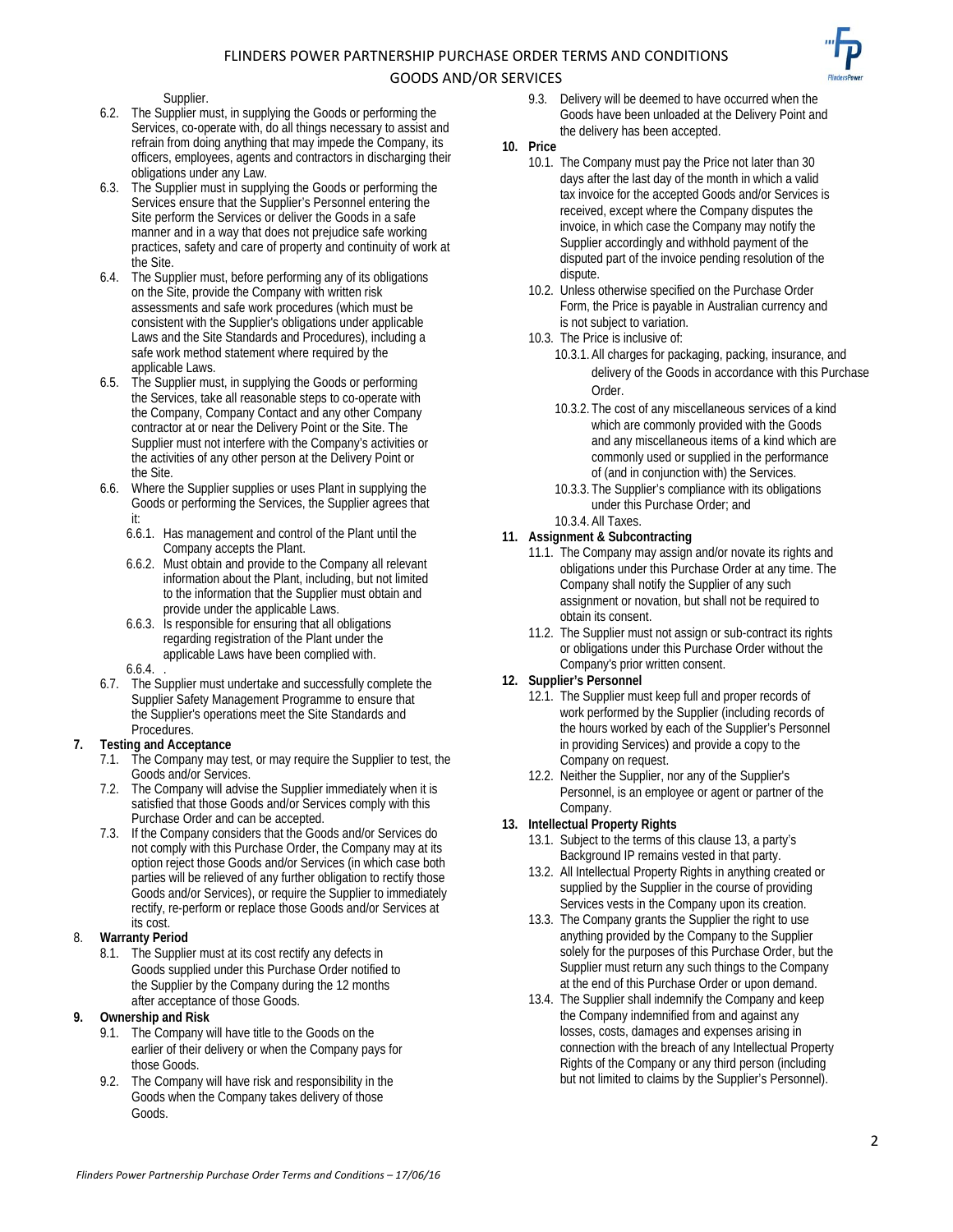# FLINDERS POWER PARTNERSHIP PURCHASE ORDER TERMS AND CONDITIONS

# GOODS AND/OR SERVICES

## **14. Indemnity and Insurance**

- 14.1. The Supplier must indemnify the Company and keep the Company indemnified from and against any losses, costs, damages and expenses arising in connection with:
	- 14.1.1. The loss of, or damage to, the property of any person;
	- 14.1.2. The death of, or injury to, any person.
- 14.2. The Supplier must effect and maintain:
	- 14.2.1. A policy of public liability and product liability insurance in which the limit is not less than \$20 million for any one claim;
	- 14.2.2. A policy of professional indemnity insurance in which the limit is not less than \$5 million for any one claim, and each insurance policy must note the interests of the Company; and
	- 14.2.3. A policy of motor vehicle insurance for third party loss or damage.

## **15. Termination**

- 15.1. Without limiting the Company's other rights, the Company may terminate this Purchase Order with immediate effect by notice to the Supplier if:
	- 15.1.1. The Supplier fails to comply with any of its obligations under this Purchase Order and fails to remedy the breach within 10 business days after receiving notice requiring it to do so; or
	- 15.1.2. Without cause, on 30 days' notice to the Supplier.
- 15.2. Subject to clause 7 and/or 8, if the Company terminates this Purchase Order under clause 15.1.2:
	- 15.2.1. The Company must pay for any part of the Goods delivered or Services performed prior to termination;
	- 15.2.2. If the Supplier has shipped any Goods before termination but the Goods have not been delivered to the Delivery Point at the date of termination, the Company must, subject to clause 7, accept those Goods when delivered, and pay the Price for them; and
	- 15.2.3. If the Supplier has not shipped the Goods at the time of termination, on receiving written notice of termination, the Supplier must stop manufacture of the Goods in accordance with, and to extent specified in the notice, and do everything possible to mitigate any costs incurred in relation to the Goods. To the extent that the Goods were manufactured or fabricated in accordance with any specification prepared by the Supplier specifically for the Company (as advised to the Company), the Company must reimburse the Supplier in respect of any expenditure reasonably incurred by the Supplier prior to the date of termination which is directly attributable to the placing of this Purchase Order and which the Supplier is not able to recoup or otherwise mitigate in some other way.

#### **16. Notices**

16.1. A notice under this Purchase Order must be in writing and sent via email, post or facsimile to the address on the Purchase Order Form.

## **17. Governing Law and Jurisdiction**

17.1. This Purchase Order and any dispute arising out of or in connection with it or its subject matter or formation (including non-contractual disputes) will be governed by, construed and take effect in accordance with the

#### governing law of South Australia.

17.2. The Courts having jurisdiction in South Australia have jurisdiction to determine any proceedings in relation to this Purchase Order.

#### **18. Confidentiality**

- 18.1. The Supplier must not, and must ensure that the Supplier's Personnel do not, without the written approval of the Company, disclose or use Confidential Information other than as strictly necessary for the purpose of fulfilling the Supplier's obligations under this Purchase Order.
- 18.2. The rights and obligations under this clause 18 continue after the termination of this Purchase Order.

#### 19. **No Waiver**

19.1. No party will be deemed to have waived any right under this Purchase Order unless the waiver is in writing and signed by that party. A failure to exercise, or delay in exercising, any right under this Purchase Order will not operate as a waiver of that right.

## 20. **General**

- 20.1. This Purchase Order records the entire agreement between the parties as to its subject matter. It supersedes all prior contracts, obligations, representations, conduct and understandings in relation to its subject matter.
- 20.2. There shall be no amendment, variation or modification of this Purchase Order, except by written agreement of each party.
- 20.3. This Purchase Order may be executed by exchange of facsimile or .pdf copies and in any number of counterparts. No party shall be bound by this Purchase Order unless and until all parties have executed and exchanged a counterpart.

## 21. **Definitions**

**Authority** means any national, state, provincial, regional, territorial, local or municipal government, ministry, governmental department, commission, board, bureau, agency, instrumentality, executive, legislative, judicial or administrative body.

**Background IP** means any intellectual property owned or licensed by a party which that party makes available, contributes, brings to or uses in connection with this Purchase Order.

**Company** means the entity named as such in the Purchase Order Form.

**Company Contact** means the person specified as such in the Purchase Order Form.

**Confidential Information** means the terms of this Purchase Order and the Company's information made available to the Supplier at any time in connection with this Purchase Order and the Goods and/or the Services, together with any information that concerns the business, operations, finances, plans or customers of the Company (or the Company's related entities) disclosed to or acquired by the Supplier (including any information that is derived from such information), but does not include information which:

- a) is or becomes public knowledge other than by a breach of this Purchase Order;
- b) is in the Supplier's possession without restriction in